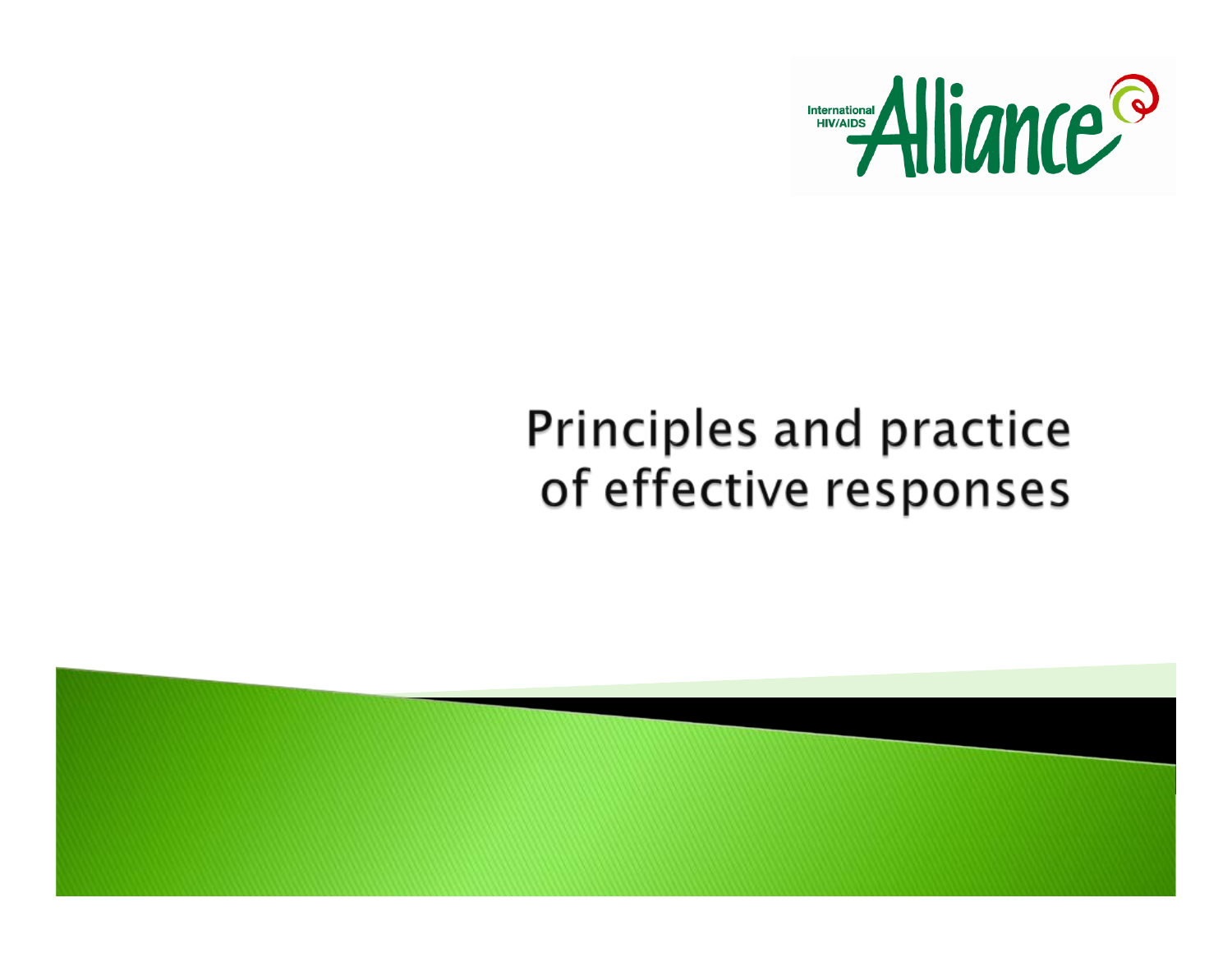

#### **Presentation Overview**

- **Principles**
- **Behaviour and Social Change**
- **Change Framework**
- **Interventions**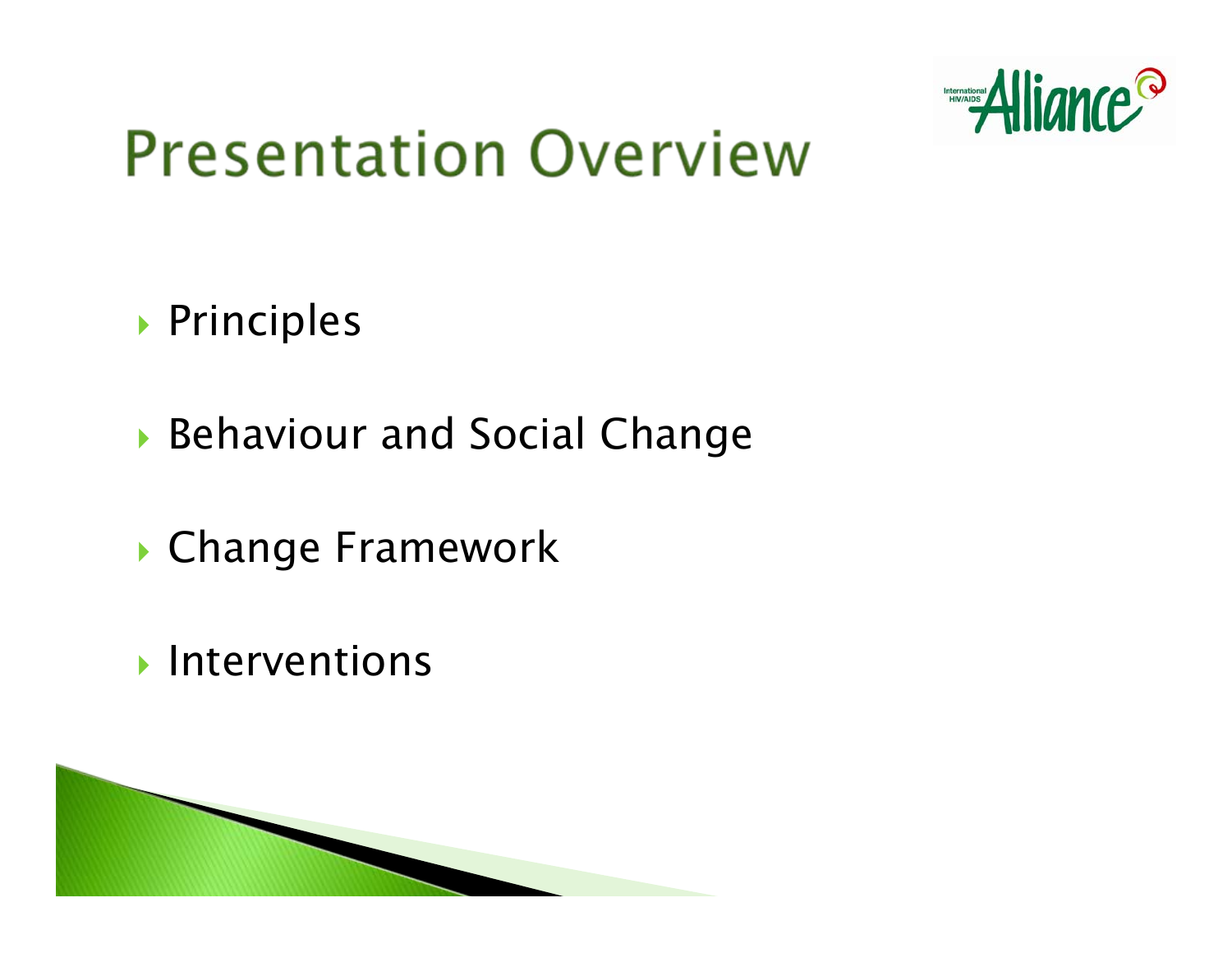

## **Principles**

- **Participation is not optional** 
	- Don't assume you know what it is needed or how to do it
	- Analyse the problems and challenges together
	- $\bullet$  Design, plan, implement, monitor and evaluate together
- $\triangleright$  Be honest explain what you can and cannot do
- **Agree expectations of participation**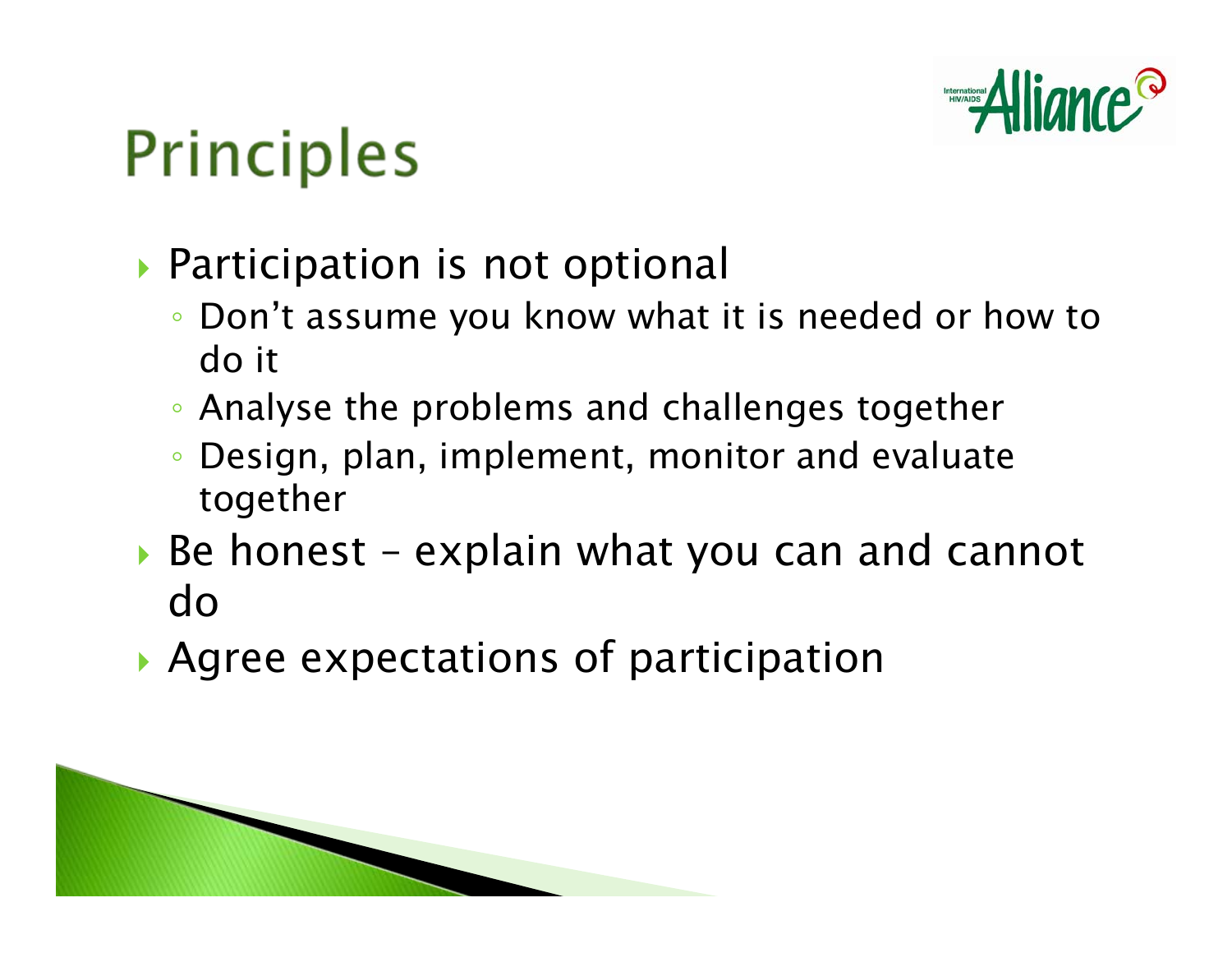

## **Principles 2**

**Design and planning are essential for success** 

- ` Partnerships and collaboration
	- Identify which organisations have a common vision/ambition
	- Working together can often mean you achieve more
	- Solidarity is both a means to achieve a common goal and an end in itself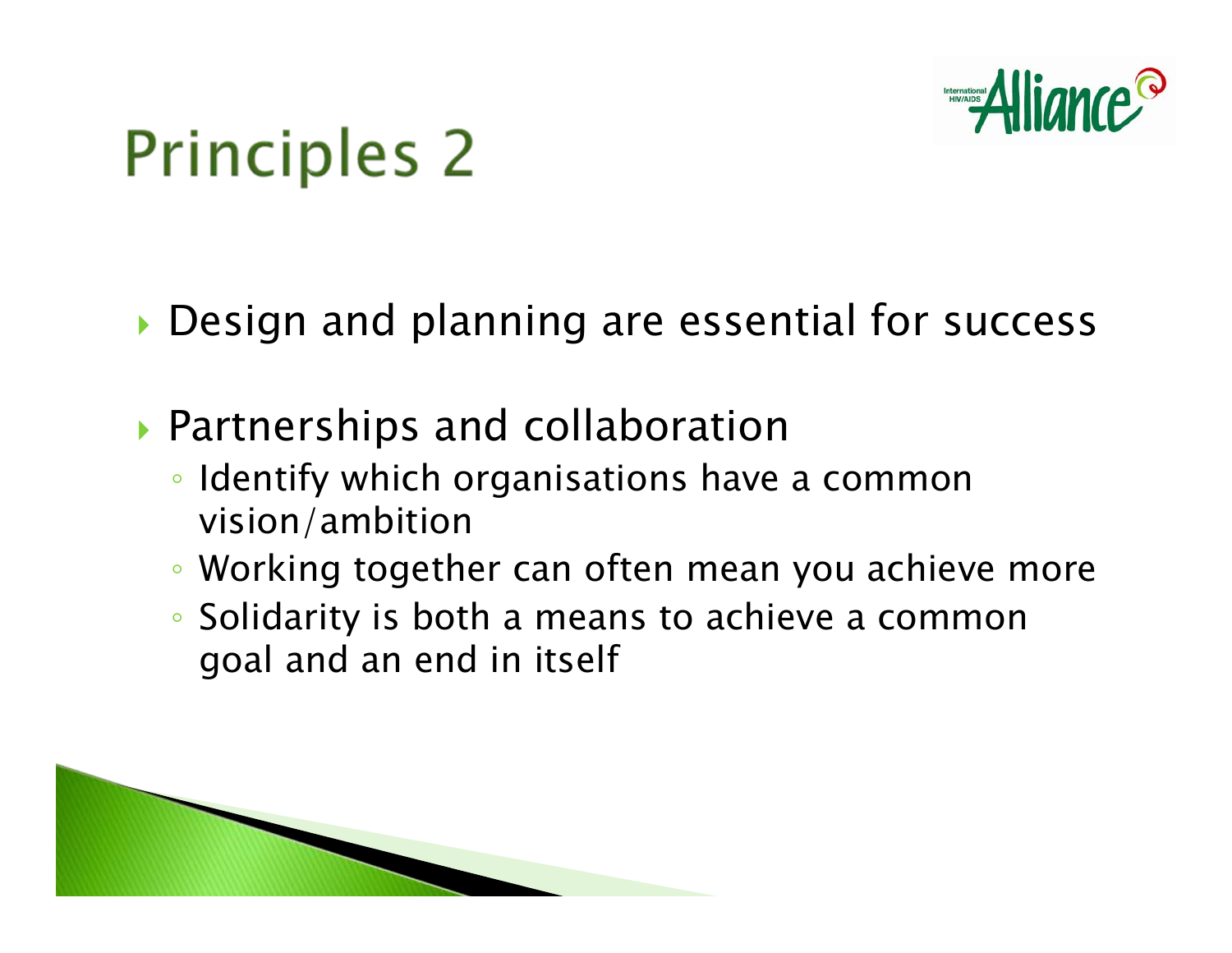

## Principles 3

- $\blacktriangleright$  Sensitise and train staff/team
	- Training team needs to include MSM as facilitators
- $\blacktriangleright$  Design programmes that respond holistically to people's needs
	- Link prevention, support, care and treatment services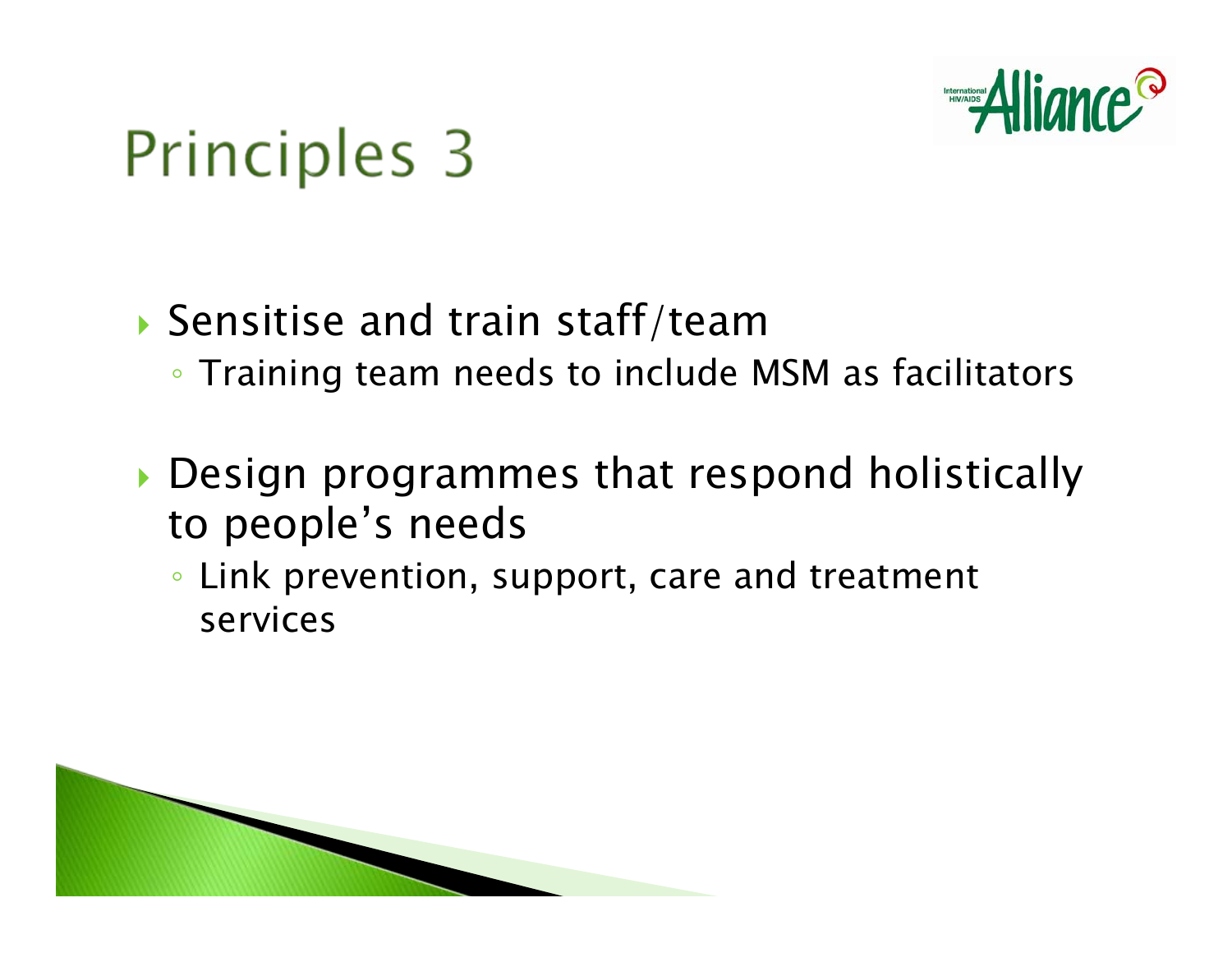

#### **Behaviour and social change**

- $\blacktriangleright$  Behaviour is influenced by, among other things
	- beliefs/world view psychology experience education and learning - stage of life - observing others – domestic situation – sense of agency and power (efficacy) - sense of threat/fear
	- socio-economic status position in society
	- the context/situation prevalent social and religious norms
	- laws and policies political governance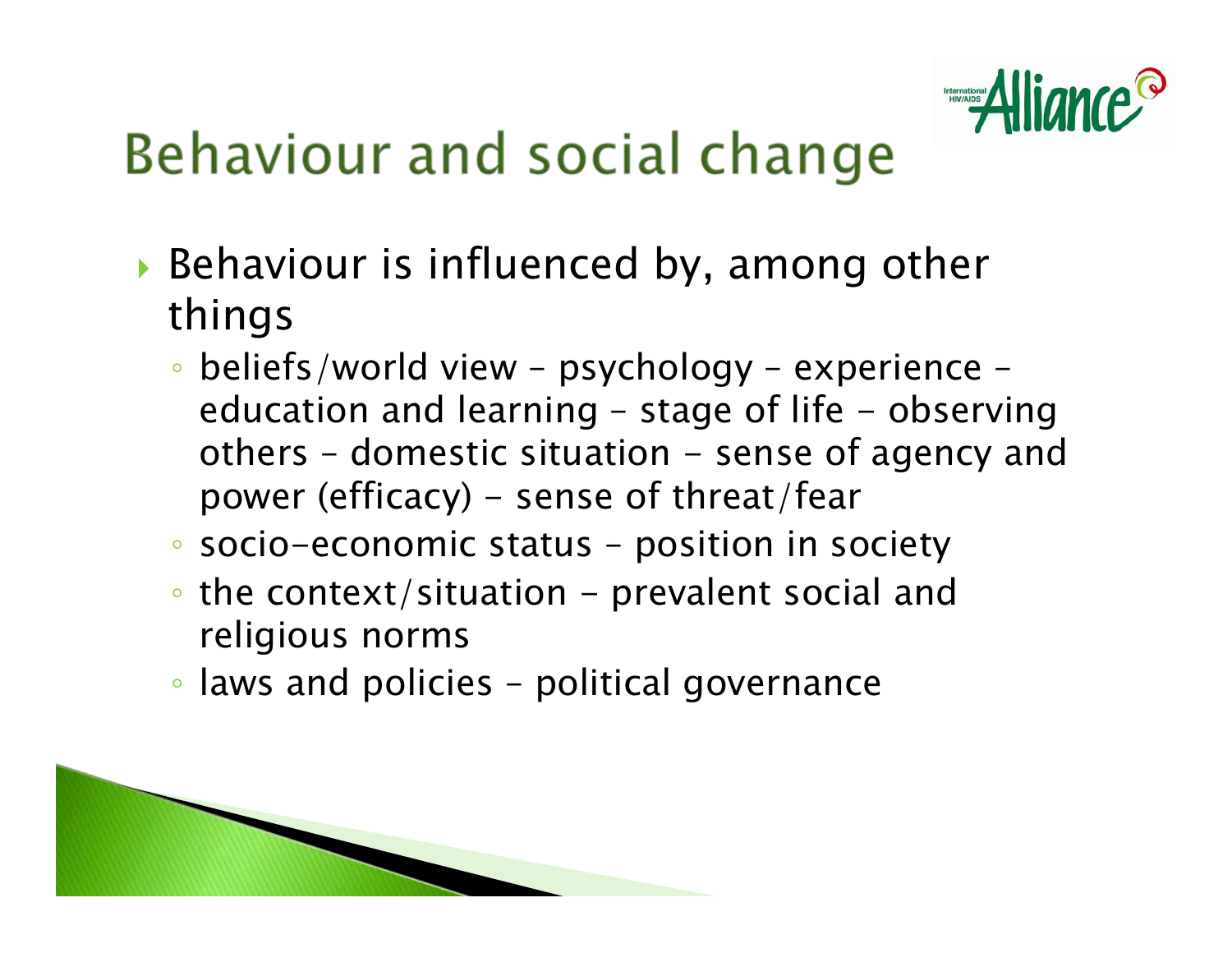

#### Behaviour and social change

- In order for change to happen we need to intervene at multiple levels (change theory), with multiple interventions (dose effect) and with sufficient coverage (scale)
- Interventions need to be based on a hypothesis about how the intervention will effect/produce change and, where possible, should be based on evidence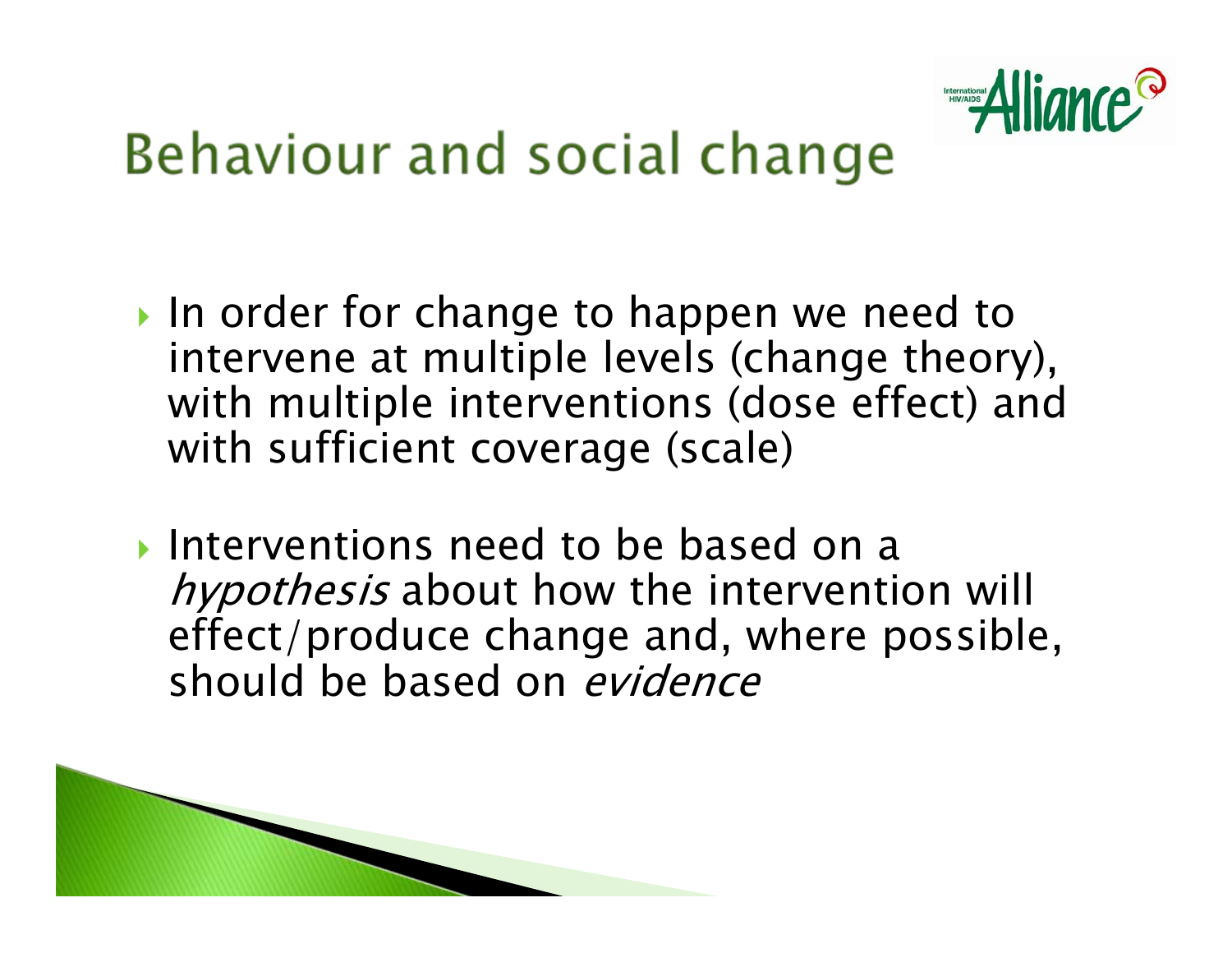

#### **Behaviour and social change**

#### **Evidence is informed by**

- Programme learning (from monitoring and evaluation, experience, operational research)
- Good and emerging practice (tools, resources and case studies)
- Theories of change
- Quantitative and qualitative research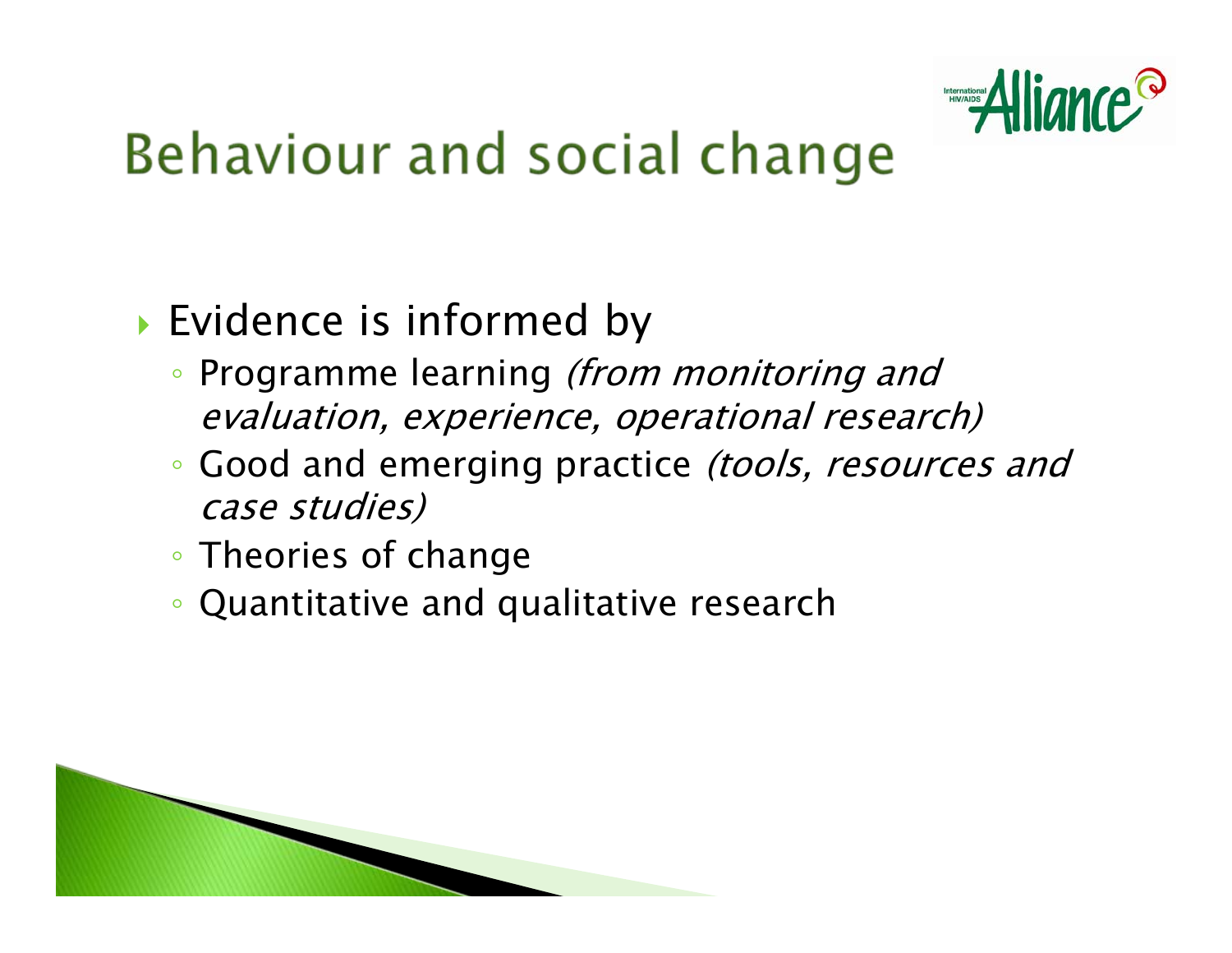

## **Change Framework**

- $\blacktriangleright$  Is useful to ensure that you have thought systematically through what you want to achieve and how you might get there
- **Provides a structure to help organise thinking** about  $why$  you are doing what you are doing
- **I** Is transparent and democratic i.e. It helps everyone involved understand the rationale for what you are doing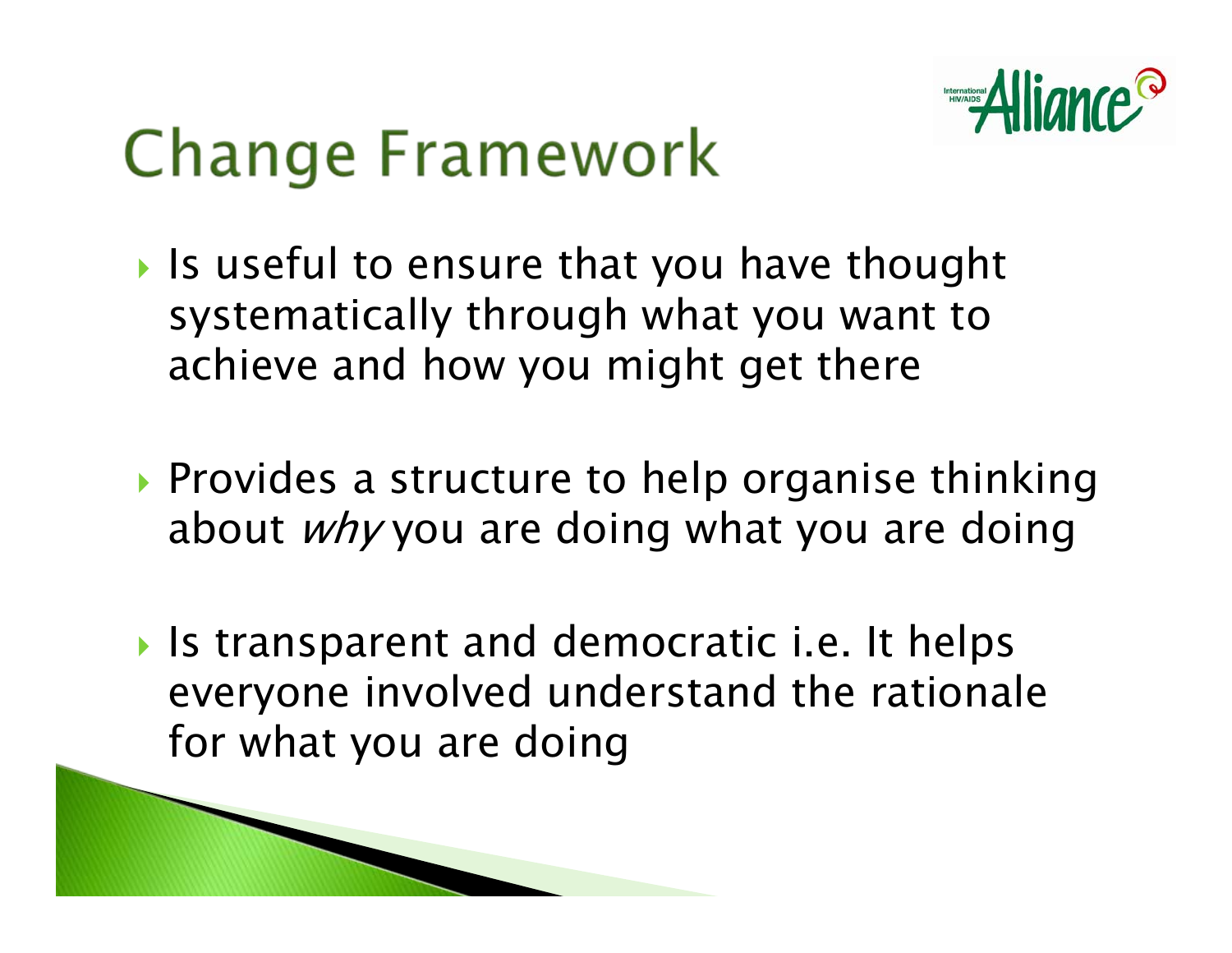

## **Change Framework**

- $\blacktriangleright$  Recognises that change needs to happen at multiple levels
- ` Dynamics between internal and external drivers of behaviour are explicitly addressed
- $\blacktriangleright$  Helps identify the most appropriate intervention at the right level to achieve the overall goal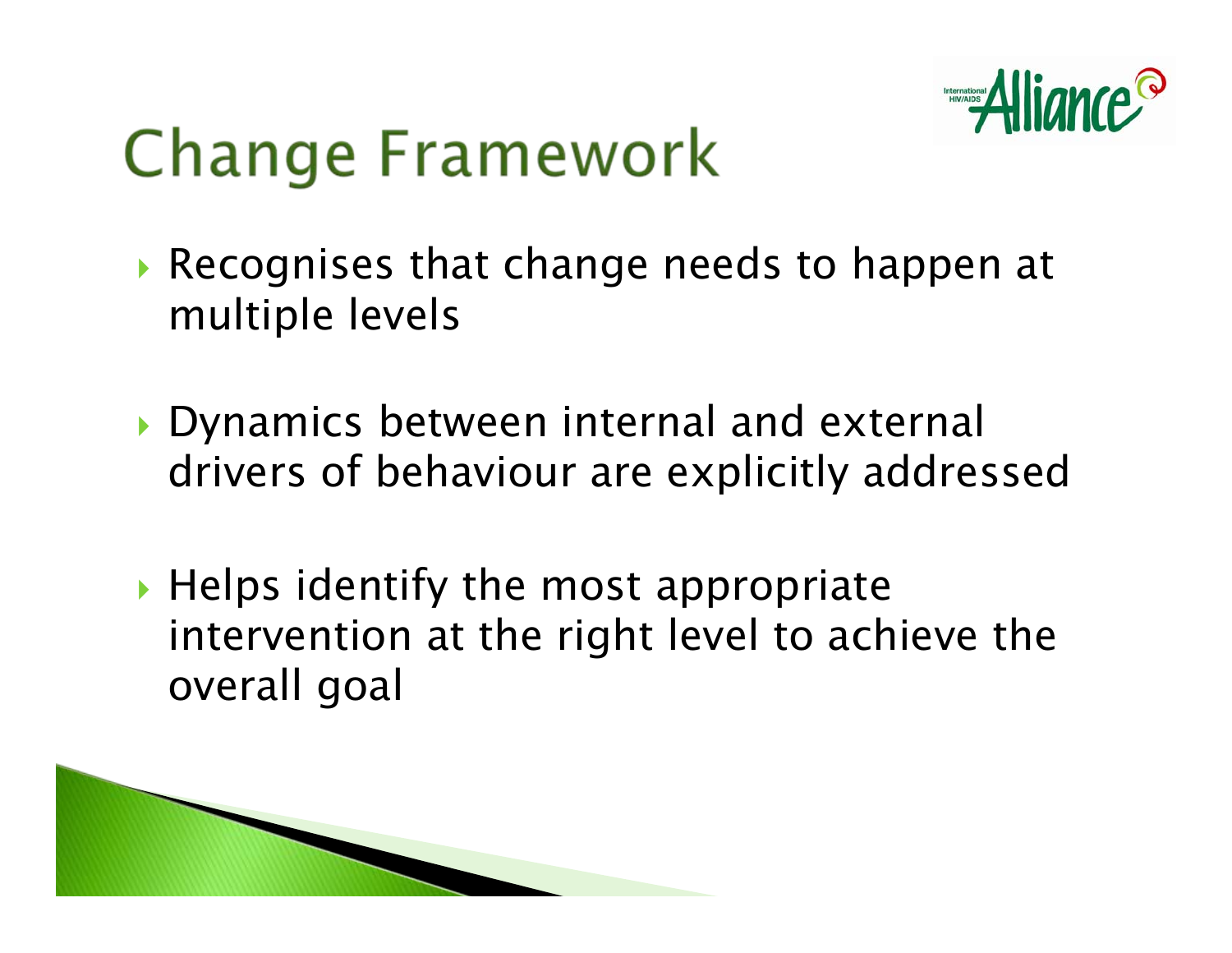## Change framework



| Project<br>goals | <b>Change</b><br>needed at<br>different<br><b>levels</b> | Intervention | How will this<br>intervention help<br>make the change<br>happen? | How will we<br>know that the<br>intervention has<br>worked? | Challenges/risks<br>anticipated in<br>implementation | <b>How will I mitigate</b><br>or overcome these<br>challenges? |
|------------------|----------------------------------------------------------|--------------|------------------------------------------------------------------|-------------------------------------------------------------|------------------------------------------------------|----------------------------------------------------------------|
|                  | <b>Individual</b>                                        |              |                                                                  |                                                             |                                                      |                                                                |
|                  | <b>Social</b><br>normative                               |              |                                                                  |                                                             |                                                      |                                                                |
|                  | <b>Service</b>                                           |              |                                                                  |                                                             |                                                      |                                                                |
|                  | <b>Structural</b>                                        |              |                                                                  |                                                             |                                                      |                                                                |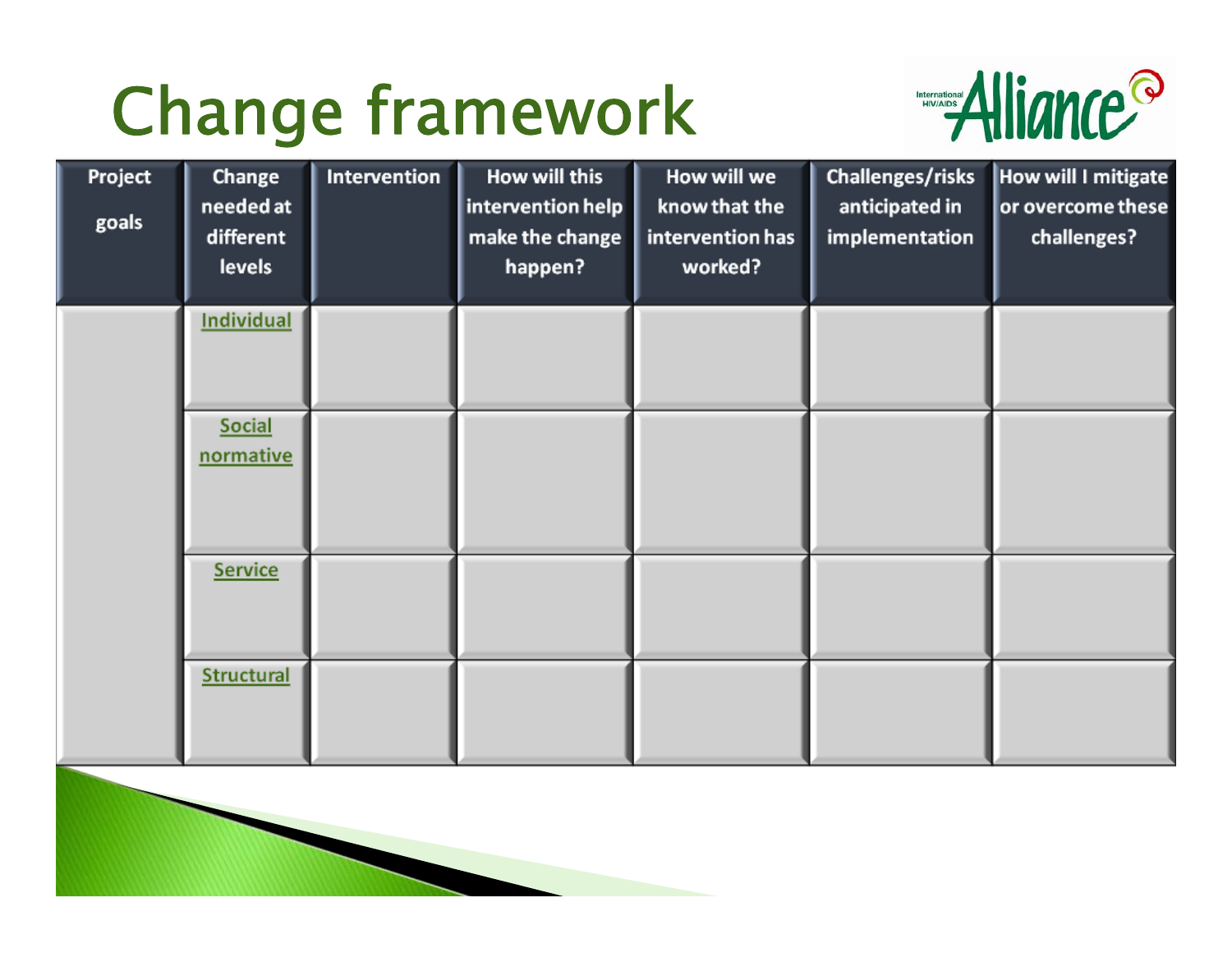

## Programme design

- **Must be based on participatory** situational/needs analysis triangulated with other sources of information/data
- ` Realistic and achievable given context
- **Needs to identify potential unintended** consequences of interventions and how they will be identified early
- $\blacktriangleright$  Needs to take into account what donors are willing to fund
- **Share risks**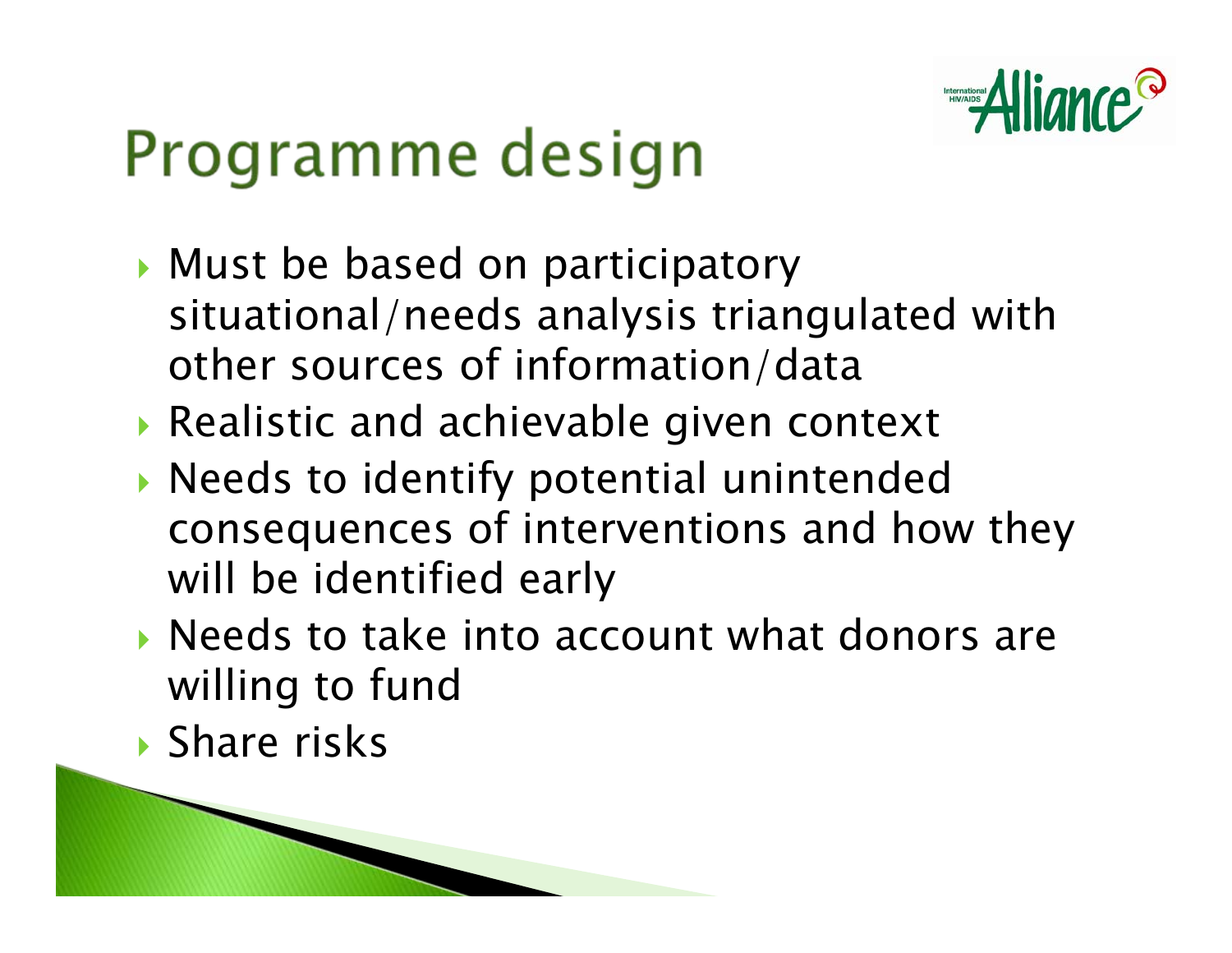

## Individual level

- $\blacktriangleright$  Increase accurate perception of risk/threat
- $\blacktriangleright$  Increase efficacy to mitigate that risk and access commodities and services
- **Decrease isolation**
- **Increase social capital**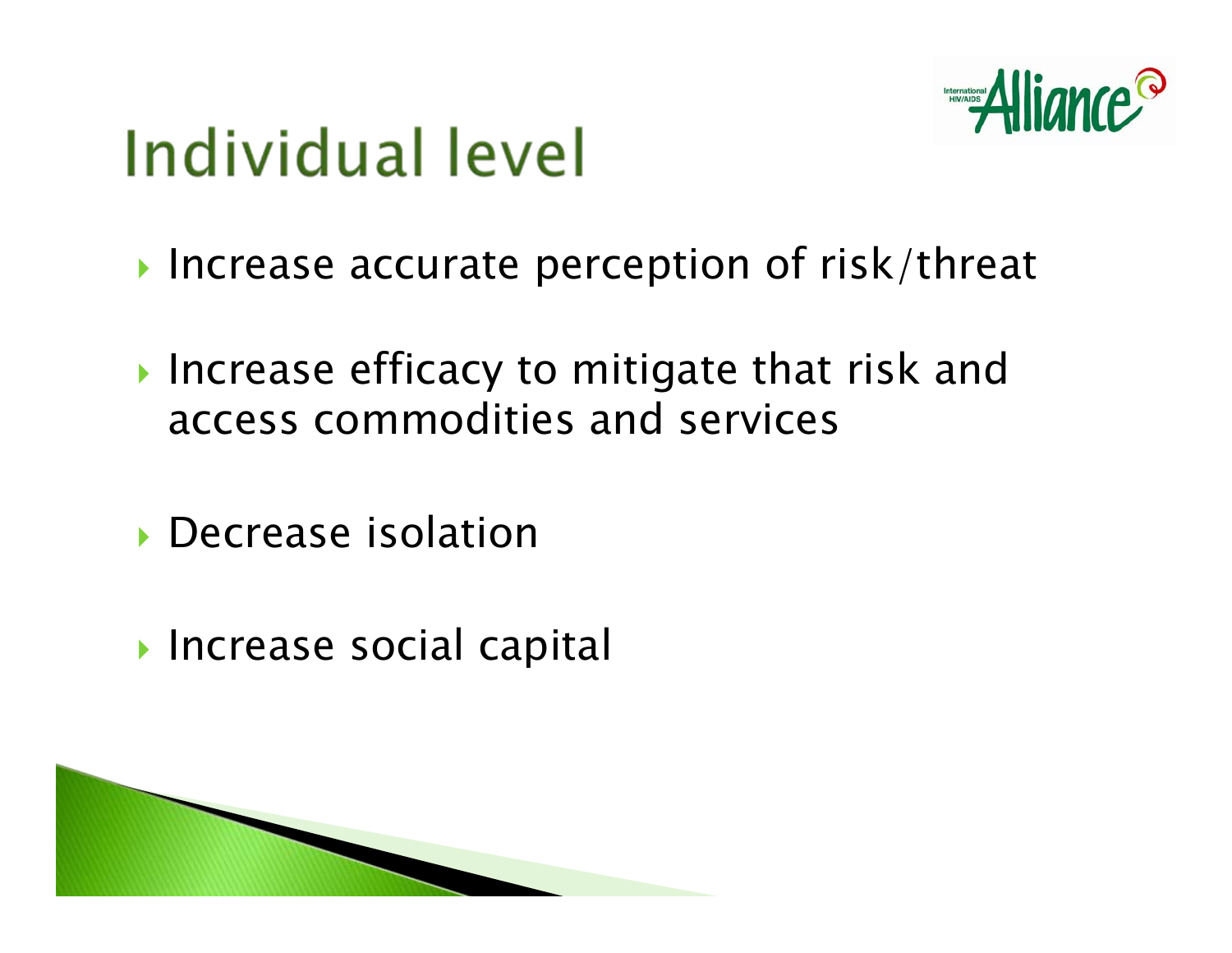

#### Individual level: approaches

- **Community outreach** 
	- Peer peer health promotion and condom distribution
	- Services at hotspots
- **Informed service user** 
	- Health and treatment literacy
	- How to get the most out of services
- ▶ Support self-help groups and CBOs
	- Resource materials and training
	- Organisational development
	- Small grants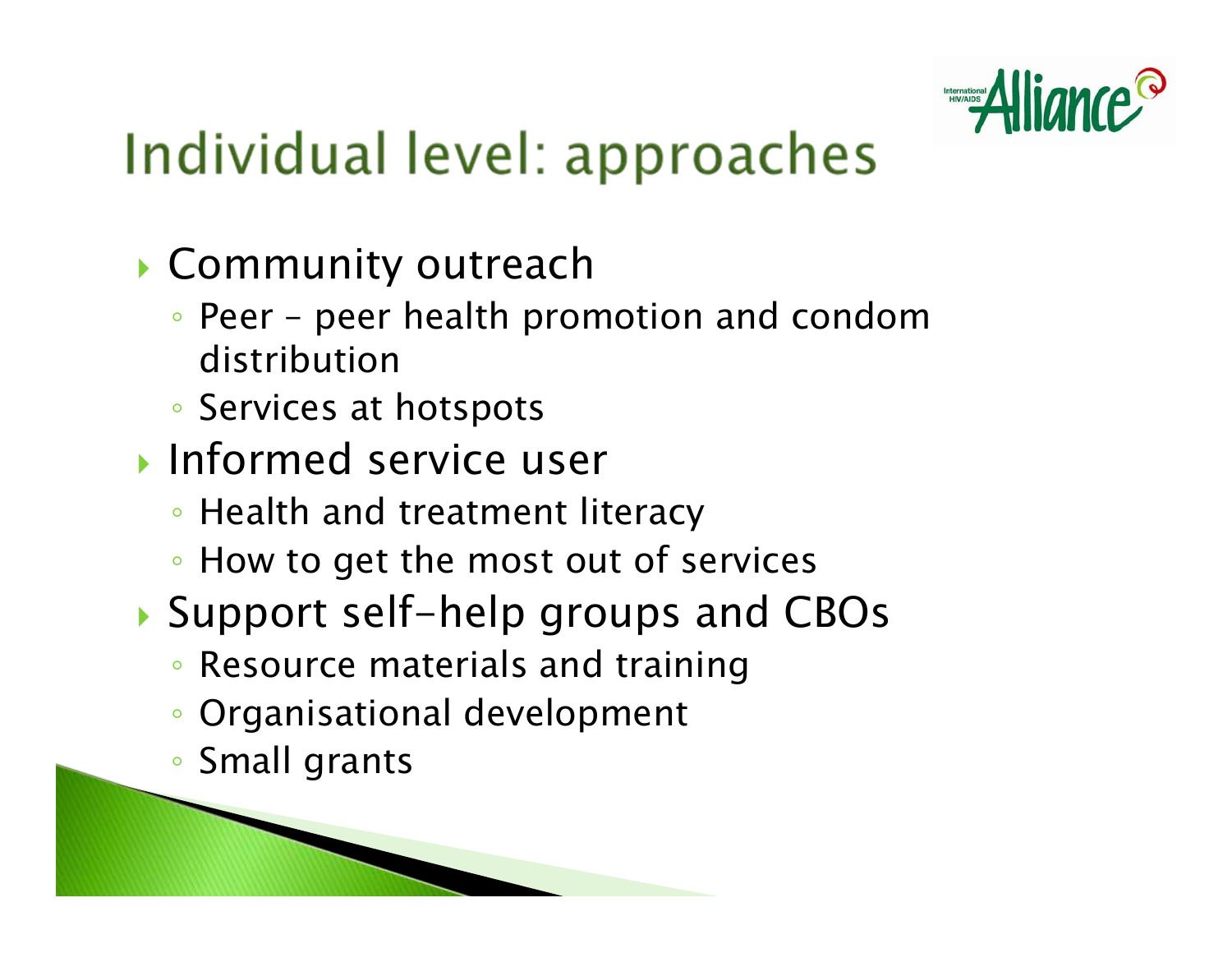

## Social normative level

- $\triangleright$  Address societal factors that inhibit and limit self-determination to create an enabling environment
	- stigma and ignorance
	- discriminatory practices and behaviours
	- homophobia
	- harmful gender norms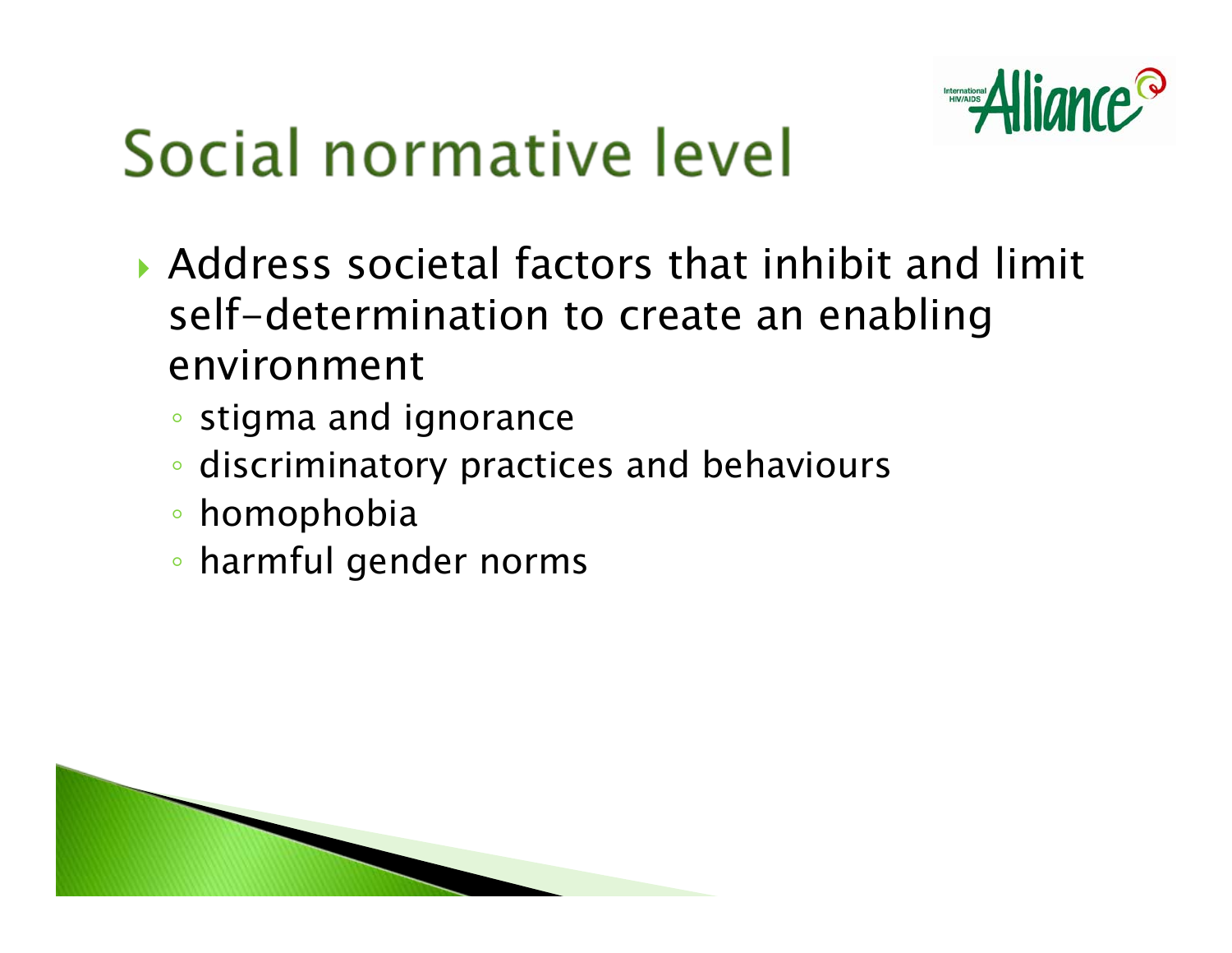

#### Social normative: approaches

- **Participatory reflection** 
	- PLA type activities (peer reflection)
- $\blacktriangleright$  Community drama
	- Street theatre
	- Story telling (stories/accounts of transformation)
- **Mass media** 
	- Radio spots and soaps and discussions/phone ins
	- TV spots, discussion forums
- **Training of influentials/gatekeepers** 
	- $\bullet$ Religious and civic leaders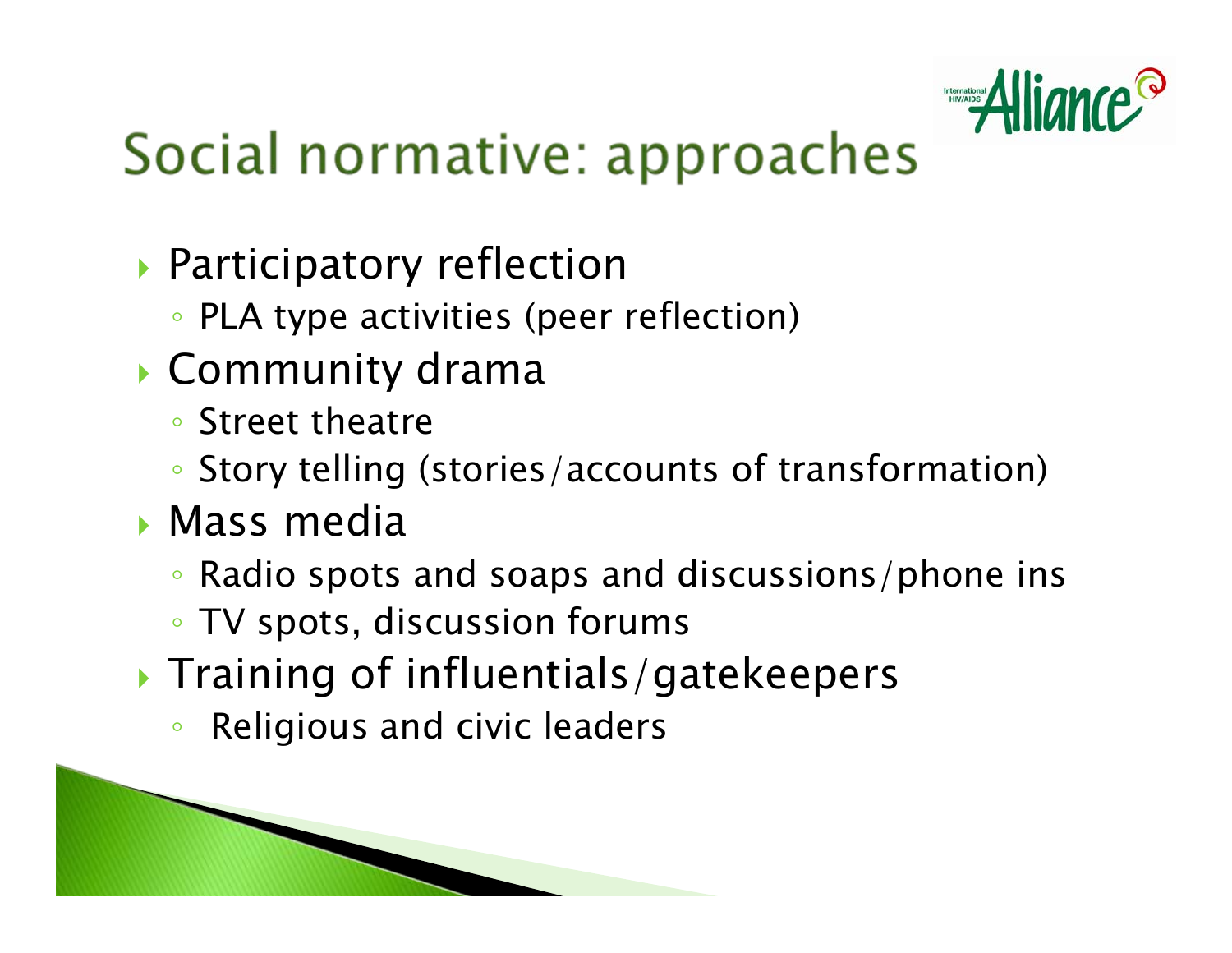



- Increase access of populations to commodities and services
- **Ensure services are able and equipped to** meet needs of populations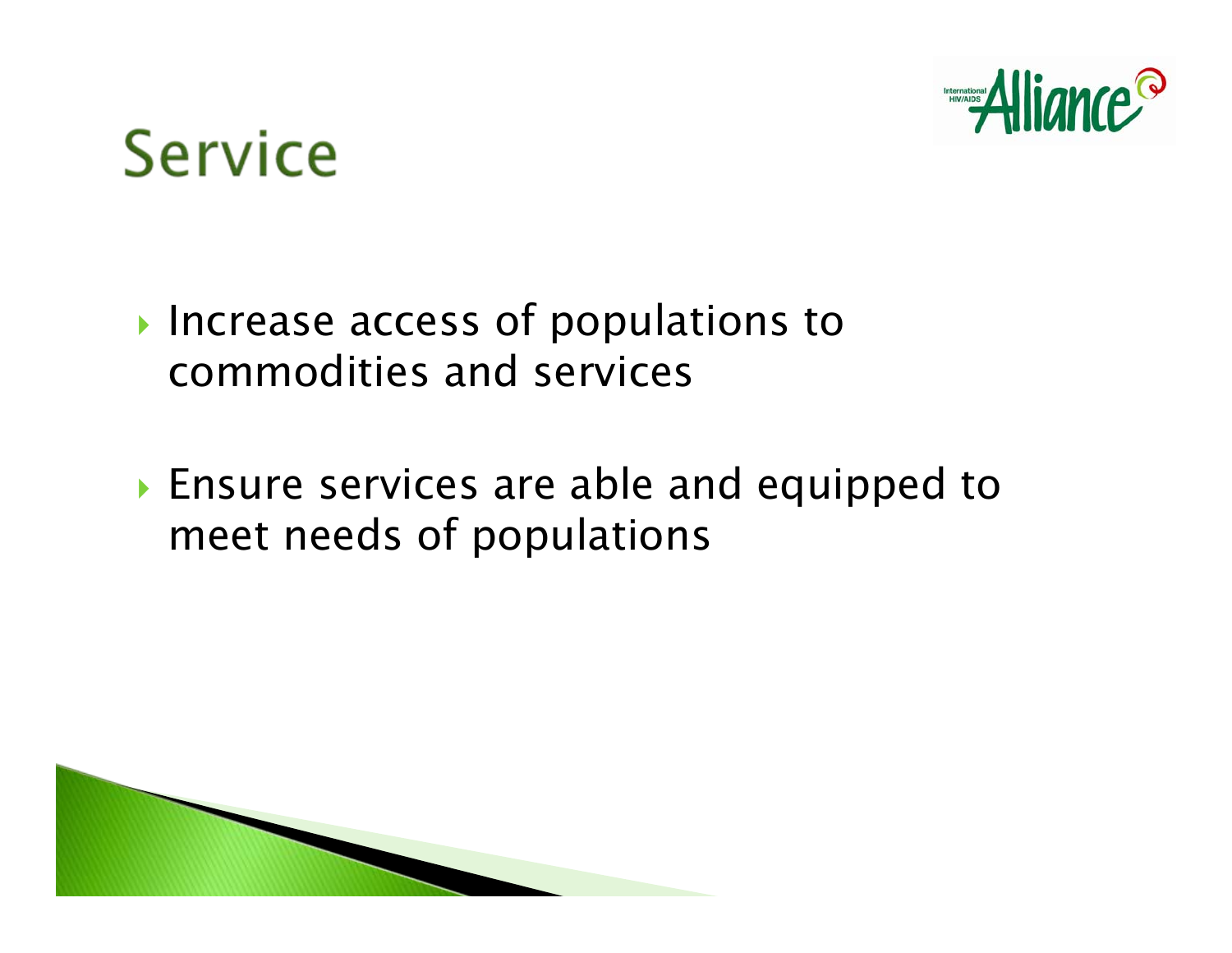

#### Service: approaches

- **Procurement of essential commodities e.g.** Water-based lubricants and condoms
	- often based on a partnership between public providers e.g. MoH, NAC and NGOs
- $\triangleright$  Effective distribution channels
- $\blacktriangleright$  Synergise services and institutionalise regular communication
- $\blacktriangleright$  Training of health care and other service providers (e.g. Police)
	- Involve MSM where possible and safe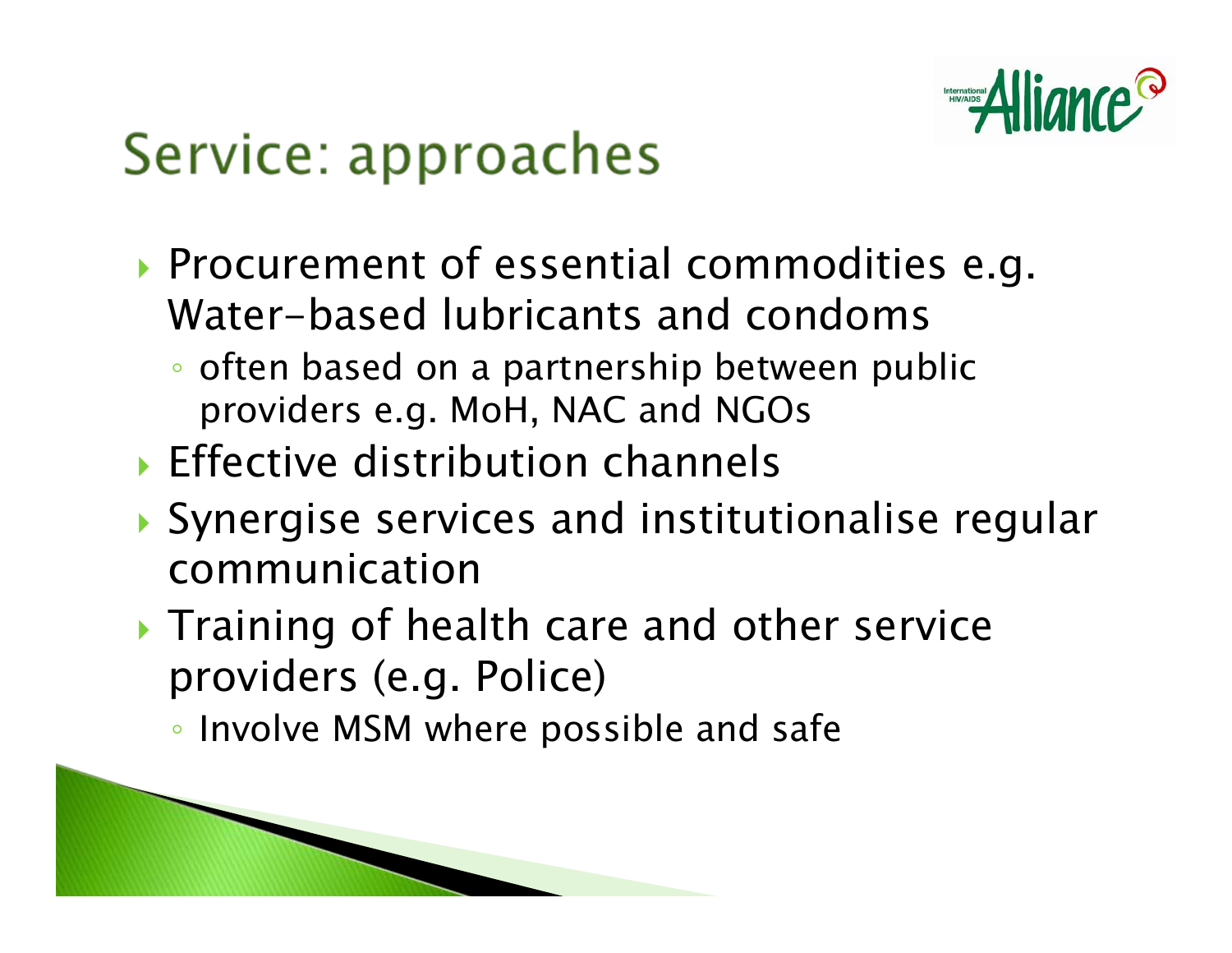

### Structural

- $\blacktriangleright$  Address laws and policies that discriminate and limit self-determination
- ▶ Promote public health and human rights
- $\blacktriangleright$  Promote and monitor the rational allocation of resource to meet needs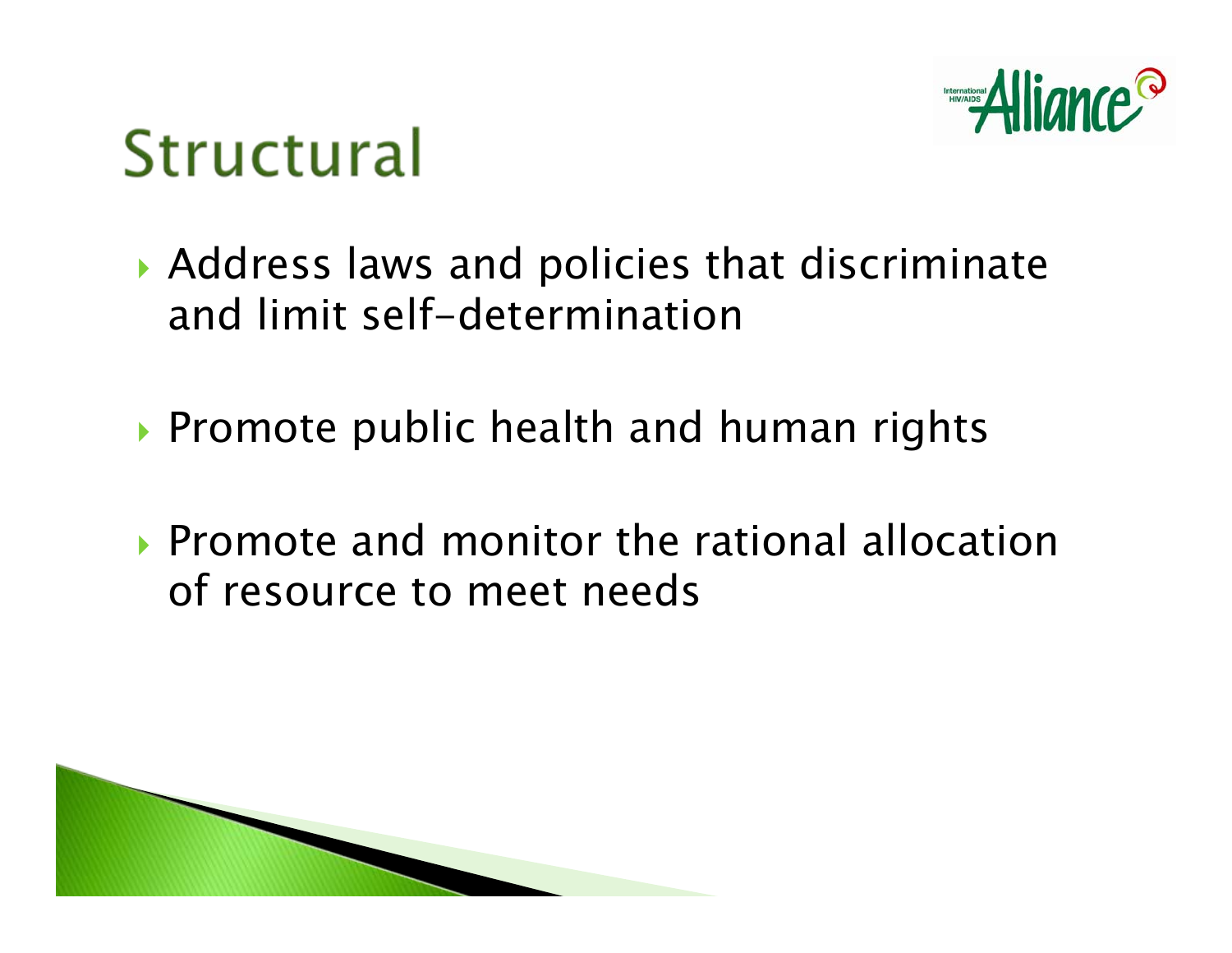

#### Structural: approaches

- **Media monitoring**
- **D** Journalist training
- **Commission reports and document case** studies of abuses and successful approaches
- ▶ Advocacy training to improve participation of civil society on decision-making bodies and fora
- **Monitoring resource distribution**
- $\triangleright$  Produce policy briefings where appropriate